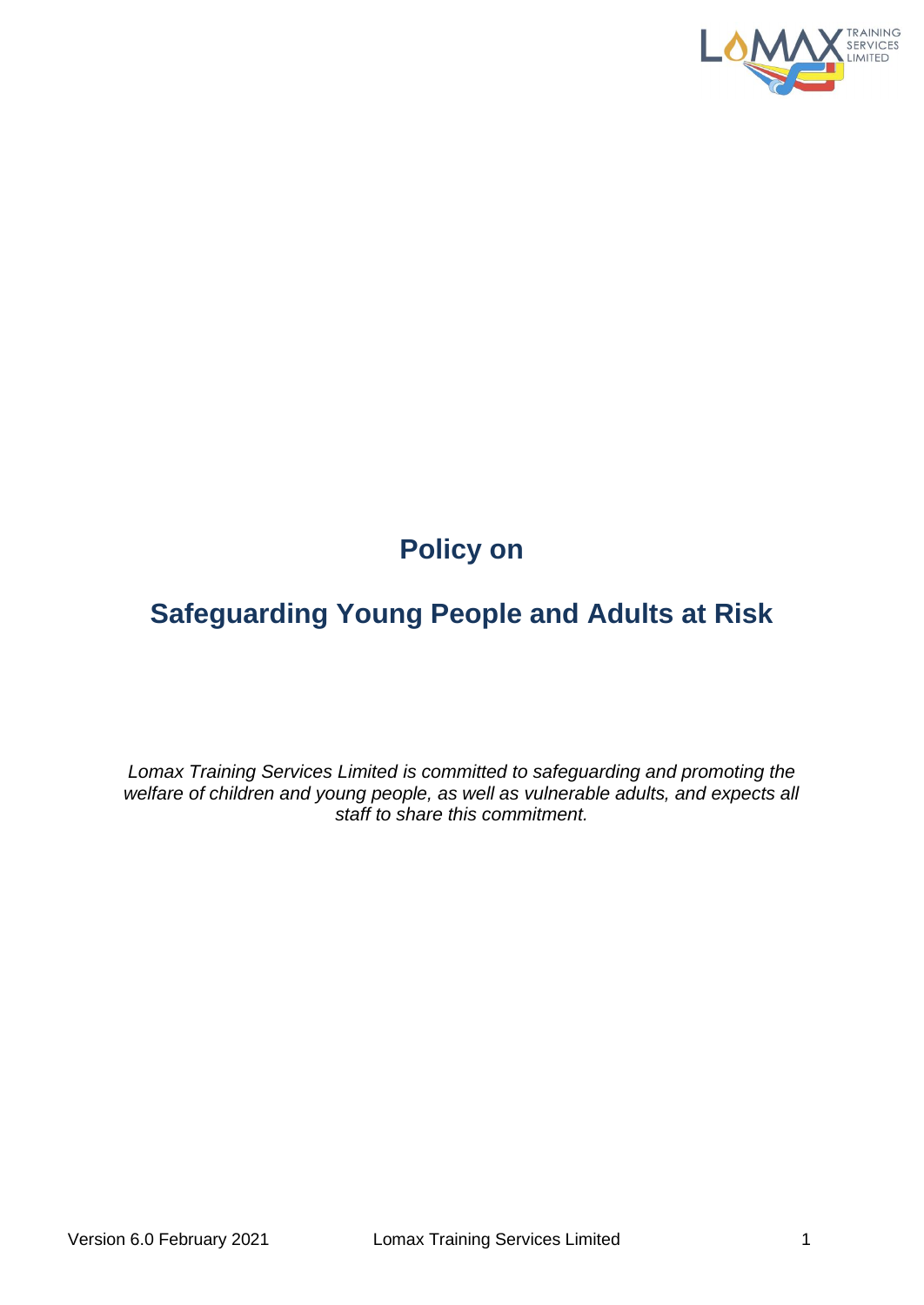

We will consider any request for this policy to be made available in an alternative format.

We review our policies regularly to update them and to ensure that they are accessible and fair to all. All policies are subject to equality regular review. Reviews are carried out to see whether the policy has, or is likely to have, a different impact on grounds of race, gender, disability, age, religion, sexual orientation, or human rights.

We are always keen to hear from anyone who wants to contribute to these reviews, and we welcome suggestions for improving the accessibility or fairness of the policy.

To make suggestions or to seek further information please contacts:

**Tracey Butler, Business Development Manager Colin Arkley, Quality Manager**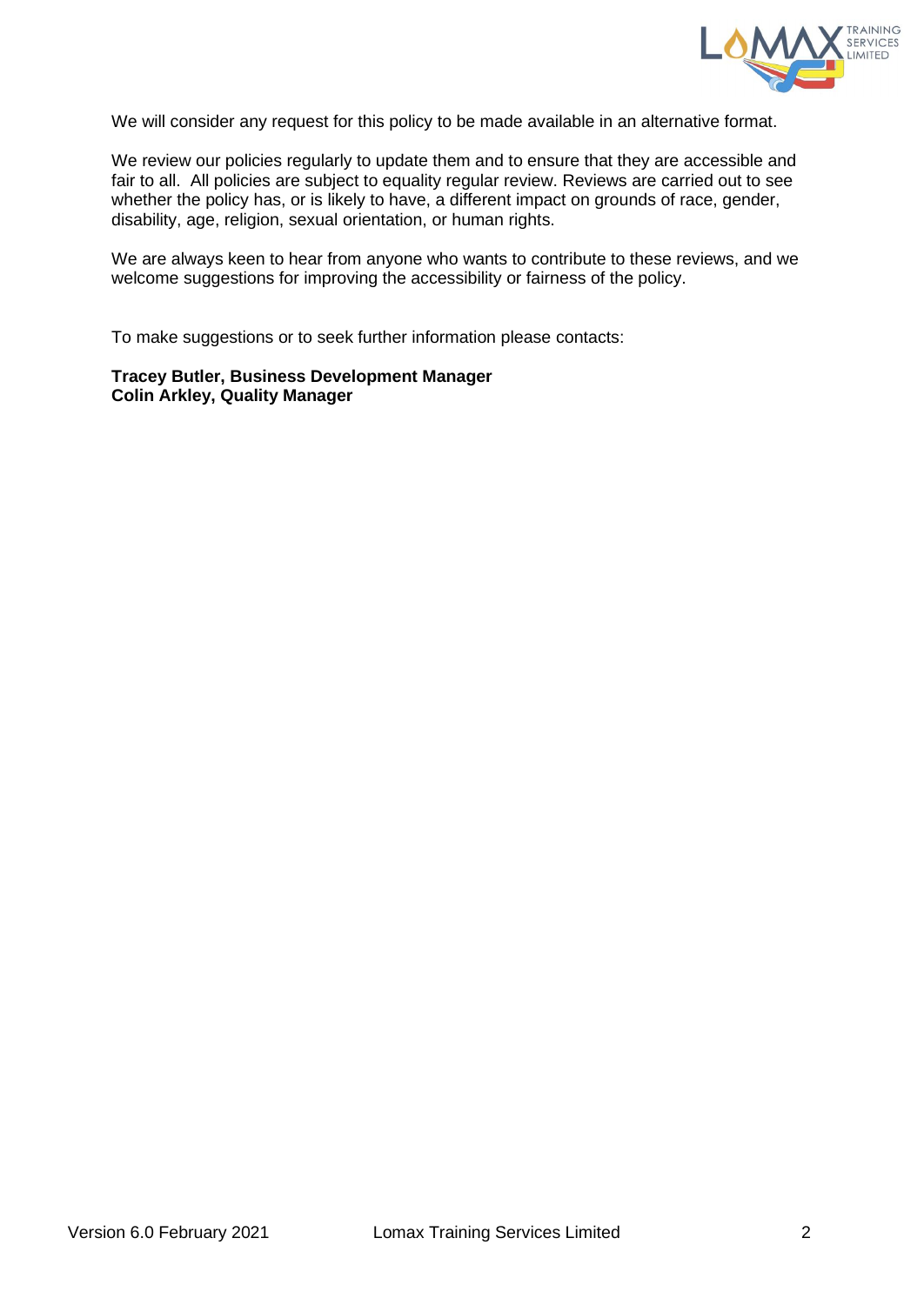

# **Rationale**

This policy applies to all learners and particularly children, young people and adults who may need support.

Lomax Training Services Limited recognises its legal duty under the Education Act 2011, Keeping Children Safe in Education (2020), Working Together to Safeguard Children Act (2018), Safeguarding Vulnerable Groups Act (2006), DfE Statutory guidance and regulations as stated by the Disclosure and Barring Service (DBS).

Lomax Training Services wants to ensure that children, young people, and adults at risk are protected from abuse. All complaints, allegations or suspicions will be taken seriously and in accordance with this policy.

Safeguarding and promoting the welfare of children, young people and adults is defined for the purposes of this Policy as:

- Protecting children from maltreatment.
- Preventing impairment of children's mental and physical health or development.
- Ensuring that children grow up in circumstances consistent with the provision of safe and effective care.
- Taking action to enable all children to have the best outcomes

Under this policy the term abuse relates to the mistreatment of an individual's human and civil rights by any other person or persons Abuse and/or harmful behaviours can be either deliberate or the result of negligence, ignorance, lack of training, knowledge or understanding. Somebody may abuse or neglect an individual by inflicting harm or by failing to prevent harm. For further information on what constitutes abuse please refer to Appendix A.

Lomax Training Services Limited promotes a whole organisation approach to safeguarding and consults regularly with external partners in reviewing this policy.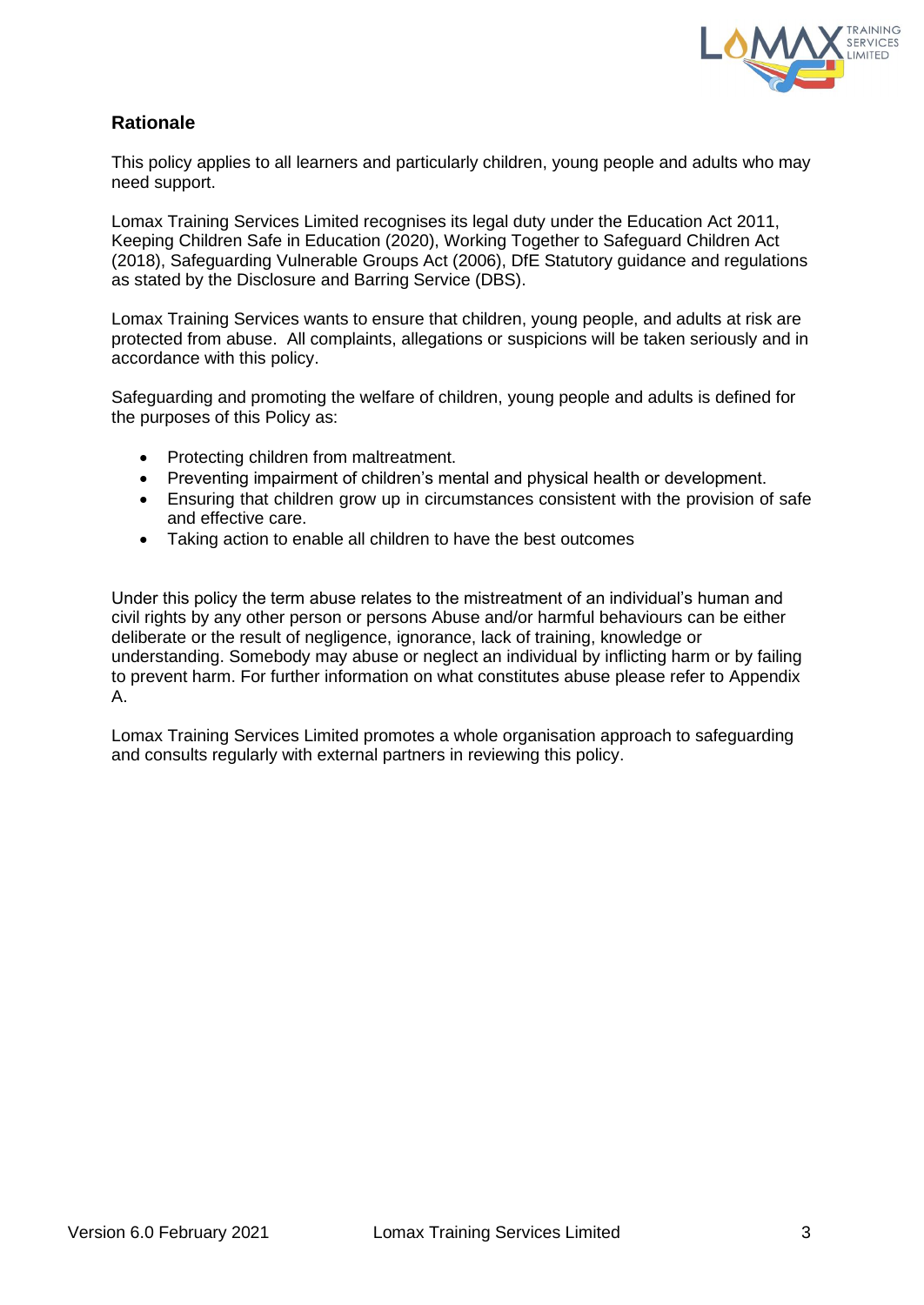

# **Key Definitions and Concept**

#### **Young People**

Those under the age of 18, that is, up until his/her 18th birthday.

#### **Young People in need of protection and early help**

Lomax Training Services Limited recognises that young people could be in need because they are suffering or likely to suffer significant harm. Where the Local Authority believes a young person is at risk, they have a duty to make enquiries to decide whether action should be taken, and Lomax Training Services Limited would have a duty of care to ensure information is shared under this Policy.

#### **Adults at Risk (formerly known as VulnerableAdults)**

It is recognised within this policy that any adult may be vulnerable or become a victim of abuse. Specifically, an "adult at risk" is defined as any person who is 18 years of age or over and has a reduced capacity to give consent to disclosure of abuse allegations or suspicions. As defined by the Law Commission (1995) the following definitions for the purpose of this policy have been used.

An individual;

- Is or may need community care services by reason of mental or other disability, age, or illness.
- Is or may be unable to take care of himself or herself.
- Is unable to protect himself or herself against significant harm or serious exploitation

Whilst not definitive, the main categories of people covered by the definition of "adult at risk" for the purpose of this policy include those who:

- Have a learning disability
- Have a physical or sensory impairment
- Have a mental illness
- Are considered vulnerable and who may experience abuse due to problems with alcohol or drugs (or be vulnerable due to other circumstances such as being an asylum seeker)

#### **Preventing Radicalisation and Terrorism (PREVENT)**

#### **This policy must be read in conjunction with Lomax Training Services Limited Prevent Strategy document.**

Prevent is 1 of the 4 elements of CONTEST, the UK Government's counter-terrorism strategy, defined as:

'To have due regard to the need to prevent people from being drawn into terrorism'.

Stopping people becoming or supporting terrorists or violent extremism. Violent extremism in the name of ideology or belief is defined as violence, incitement to violence, terrorism, incitement to terrorism, or other activities that may result in violent behaviour or terrorist activity in the name of an ideology or a set of beliefs.

An integral element of Lomax Training Services Limited Safeguarding legal responsibility to fulfil the Prevent Duty and our ethos is based on encouraging students to respect the Fundamental British Values of: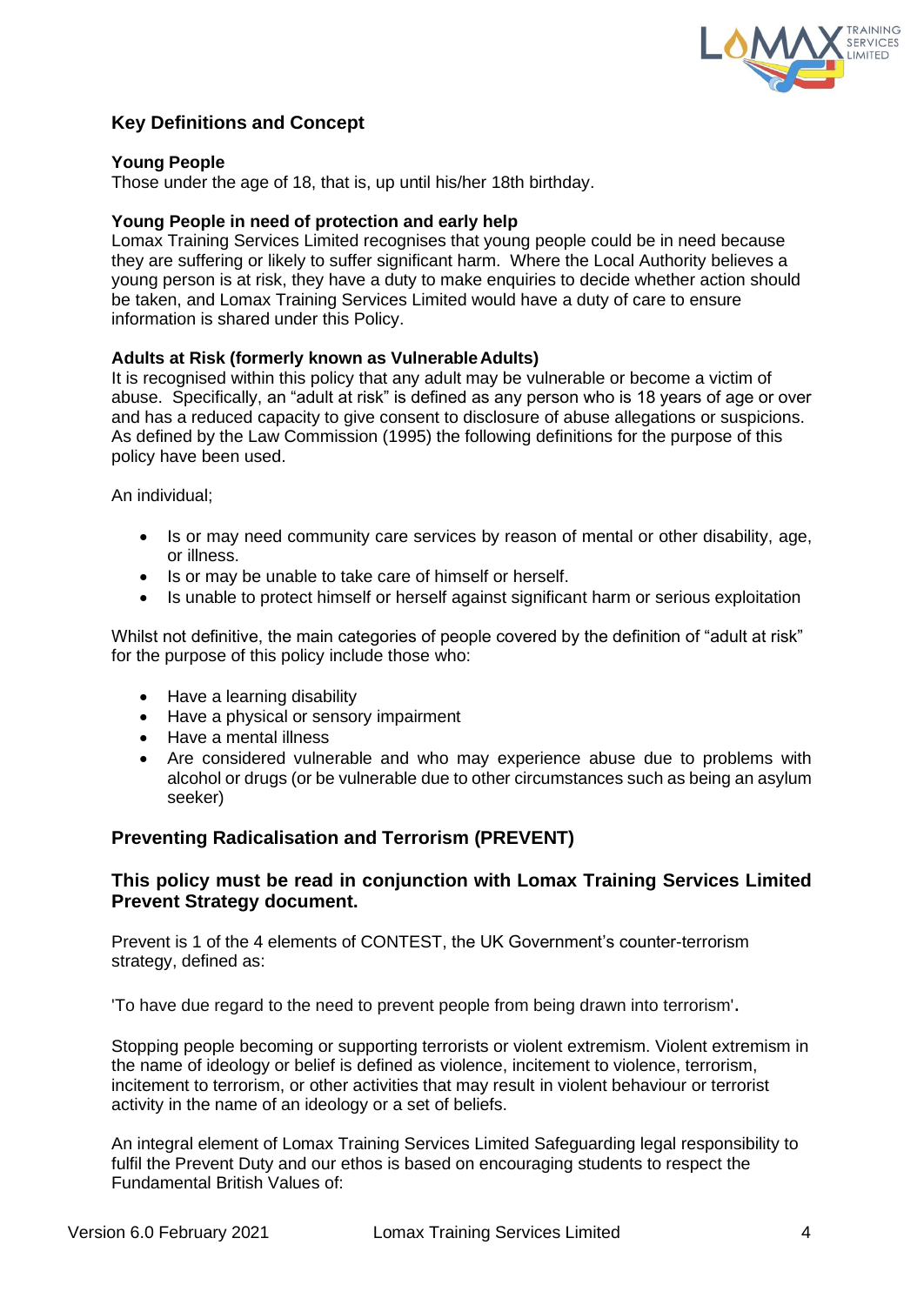

- Democracy.
- The rule of law.
- Individual liberty and mutual respect.
- Tolerance of those with different faiths and beliefs.

Lomax Training Services Limited works with the Local Authority and partners, including our Regional Prevent Lead to ensure that we are kept informed and protected from any potential risks or radicalising influences within our locality and to ensure that our staff and apprentices have the most up to date information that is available and can ensure that they have resilience to extreme influences.

All staff have undergone Prevent training and are aware of looking out for any changes in an apprentice's behaviours and fully understand how to deal with any issues which may arise and how to report these.

# **Contextual Safeguarding**

Safeguarding incidents and/or behaviours can be associated with factors outside of Lomax Training Services Limited and/or can occur between children, young people, and adults outside of Lomax Training Services Limited control.

All staff, but especially the designated safeguarding lead (or deputy) should be considering the context within which such incidents and/or behaviours occur. This is known as contextual safeguarding, which simply means assessments of children, young people and adults should consider whether the wider environmental factors are present in a child's, young people and adults' life that are a threat to their safety and/or welfare.

These threats can take a variety of different forms and children, young people and adults can be vulnerable to multiple threats, including exploitation by criminal gangs and organised crime groups such as county lines; trafficking, online abuse; sexual exploitation and the influences of extremism leading to radicalisation.

#### **Aim**

This policy will enable Lomax Training Services Limited to demonstrate its commitment to keeping young people and adults at risk with whom it works safe. It should be read in conjunction with all the associated Policies and Procedures.

Lomax Training Services Limited acknowledges its duty to act appropriately and immediately to any allegations, reports or suspicions of abuse. Underpinning the aim is a series of objectives which, once achieved will demonstrate the fulfilment of the stated aim of this policy.

This policy will fulfil the stated aim by ensuring that Lomax Training Services Limited will:

- Establish a safe environment in which its learners can learn anddevelop.
- Ensure safe recruitment in checking the suitability of staff to work with young people and/or adults at risk.
- Develop and implement procedures for identifying and reporting cases, or suspected cases, of abuse.
- Have a Designated Safeguarding Lead (DSL) and provide his/her name to all staff and students.
- Promote good practice and work in a way that can prevent harm, abuse and coercion occurring by providing training for all staff, and raising awareness of, safeguarding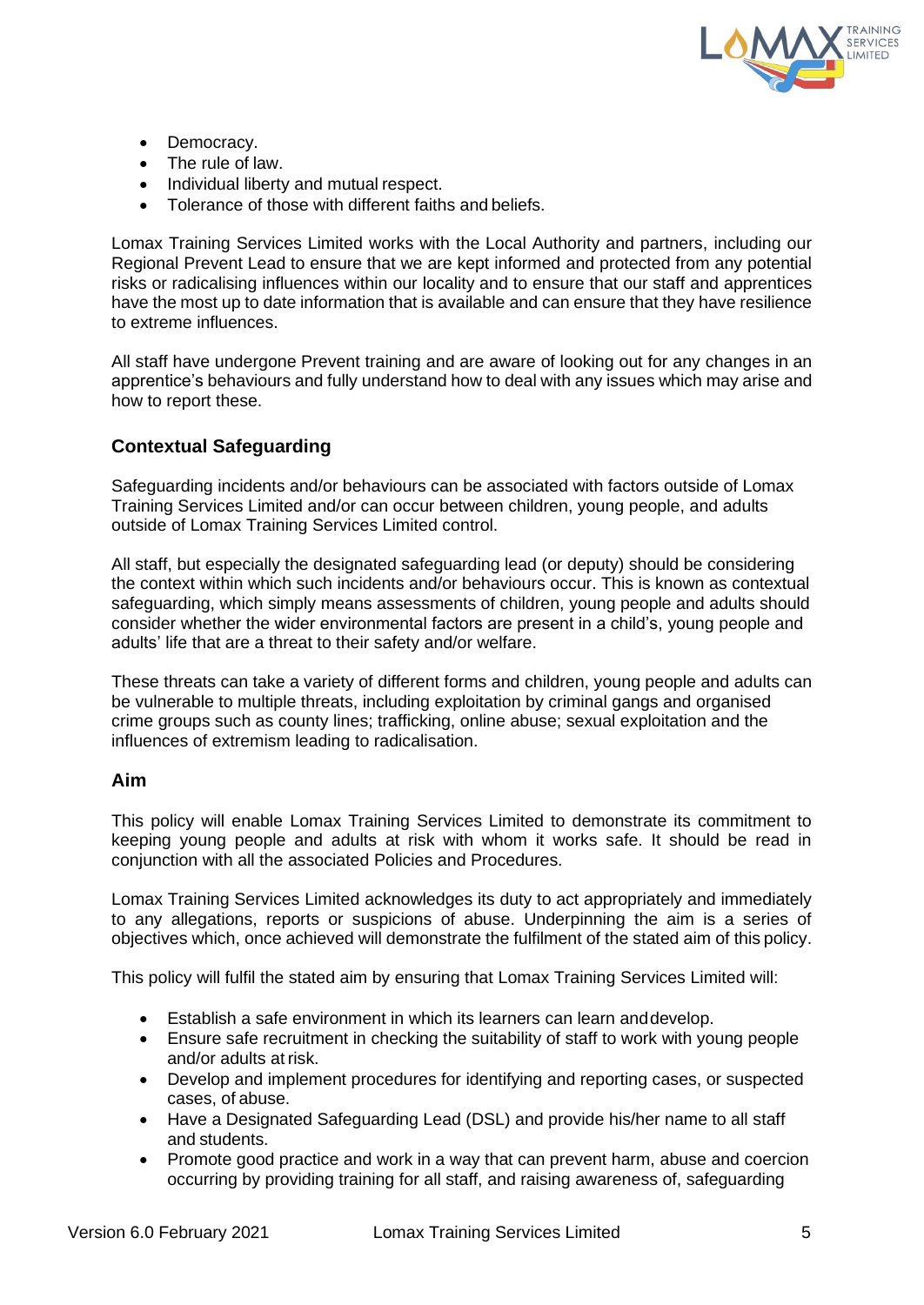

issues within Lomax Training Services Limited.

• Ensure that any allegations of abuse or suspicions are dealt with appropriately and immediately, and that the person experiencing abuse is supported.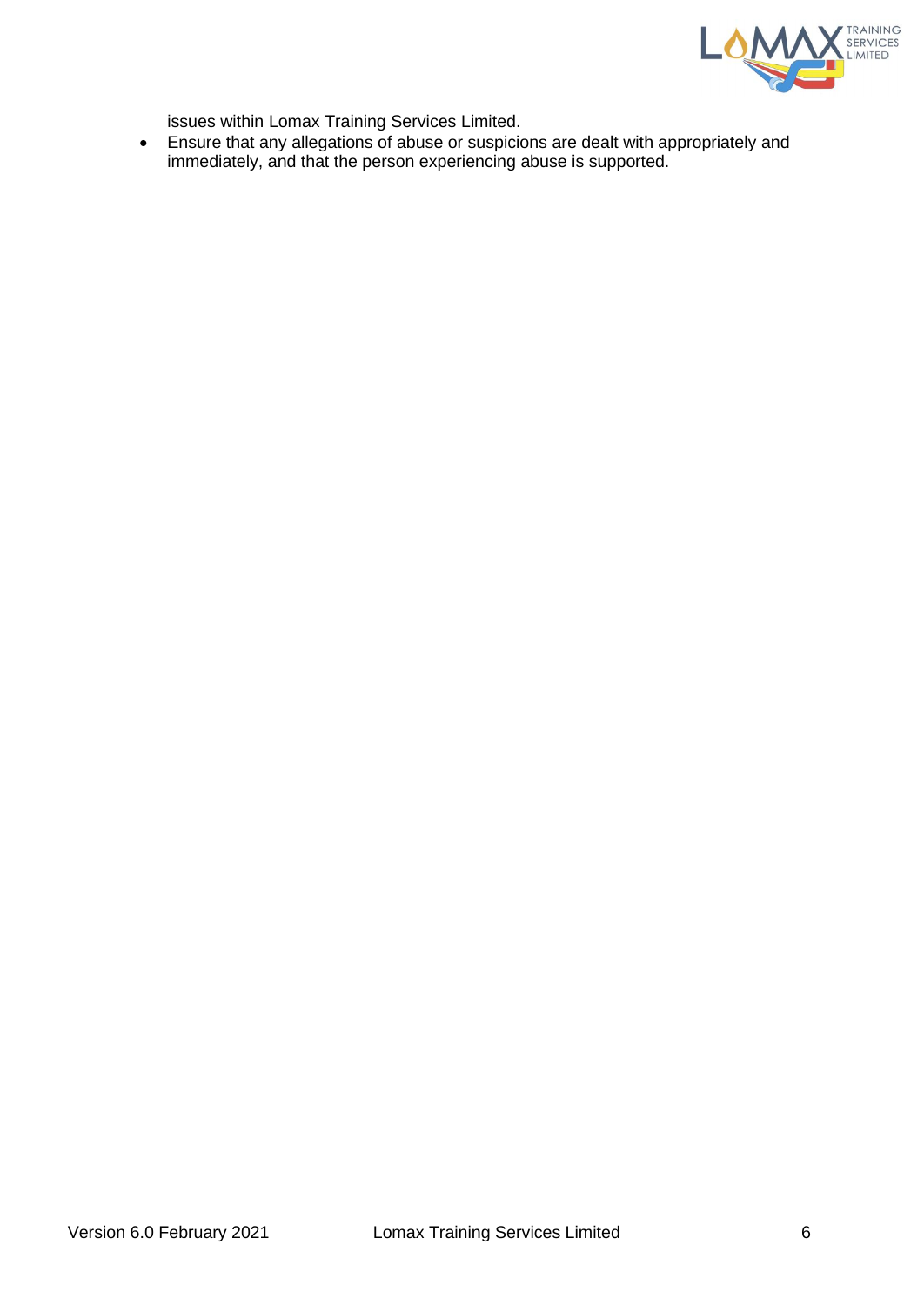

# **Learners Entitlements**

All learners are entitled to:

- Be taught in environments which are safe, conducive to learning and free from disruption or threat of harm
- Expect appropriate action from Lomax Training Services Limited to tackle any incidents of violence, threatening behaviour, abuse, discrimination, or harassment
- Have any report of safeguarding issues taken seriously by Lomax Training Services Limited and investigated/resolved as necessary.
- Be treated with respect.
- Contribute to the review of this policy.

## **Learner Responsibilities**

Providing a safe atmosphere which enhances a learner's learning experience is a shared responsibility which also places responsibilities on learners.

Learners' entitlements are most likely to be met fully when they:

- Show respect to Lomax Training Services staff, fellow learners, property, and the environment.
- Take a positive and proactive role within the Lomax Training Services Limited and online tokeep themselves and others safe.
- Follow the reasonable instructions of Lomax Training Services Limited staff and others involved with their learning.
- Report any incidents of concern (and are encouraged to doso).
- Appreciate that they are not allowed to increase safeguarding risks to themselves or others
- Adhere to Lomax Training Services Limited rules and do not contravene any aspect of the disciplinary code.
- Co-operate with, and abide by, any arrangements put in place to support their behaviour.

## **Staff Responsibilities**

All Lomax Training Services Limited staff (including supply staff) have a responsibility to:

- Complete mandatory safeguarding training on a 3-year basis
- Complete induction where it is outlined our responsibility to ensure the health, safety, and wellbeing of our learners.
- All staff should be aware of and implement the Lomax Training Services Limited Policy and Procedure on Safeguarding Young People and Adults at Risk
- Provide a safe, secure, and supportive environment for Young People and Adults at Risk.
- Listen to Young People and Adults at Risk and respond in an appropriate way.
- Protect Young People and Adults at Risk fromabuse.
- Make referrals, preferably via a Designated Safeguarding Lead, in accordance with Lomax Training Services Limited procedures.
- Whilst all staff should speak to the designated safeguarding lead (or deputy) regarding any concerns about female genital mutilation (FGM), there is a specific legal duty on tutors. If a tutor, in the course of their work in the profession, discovers that an act of FGM appears to have been carried out on a girl under the age of 18,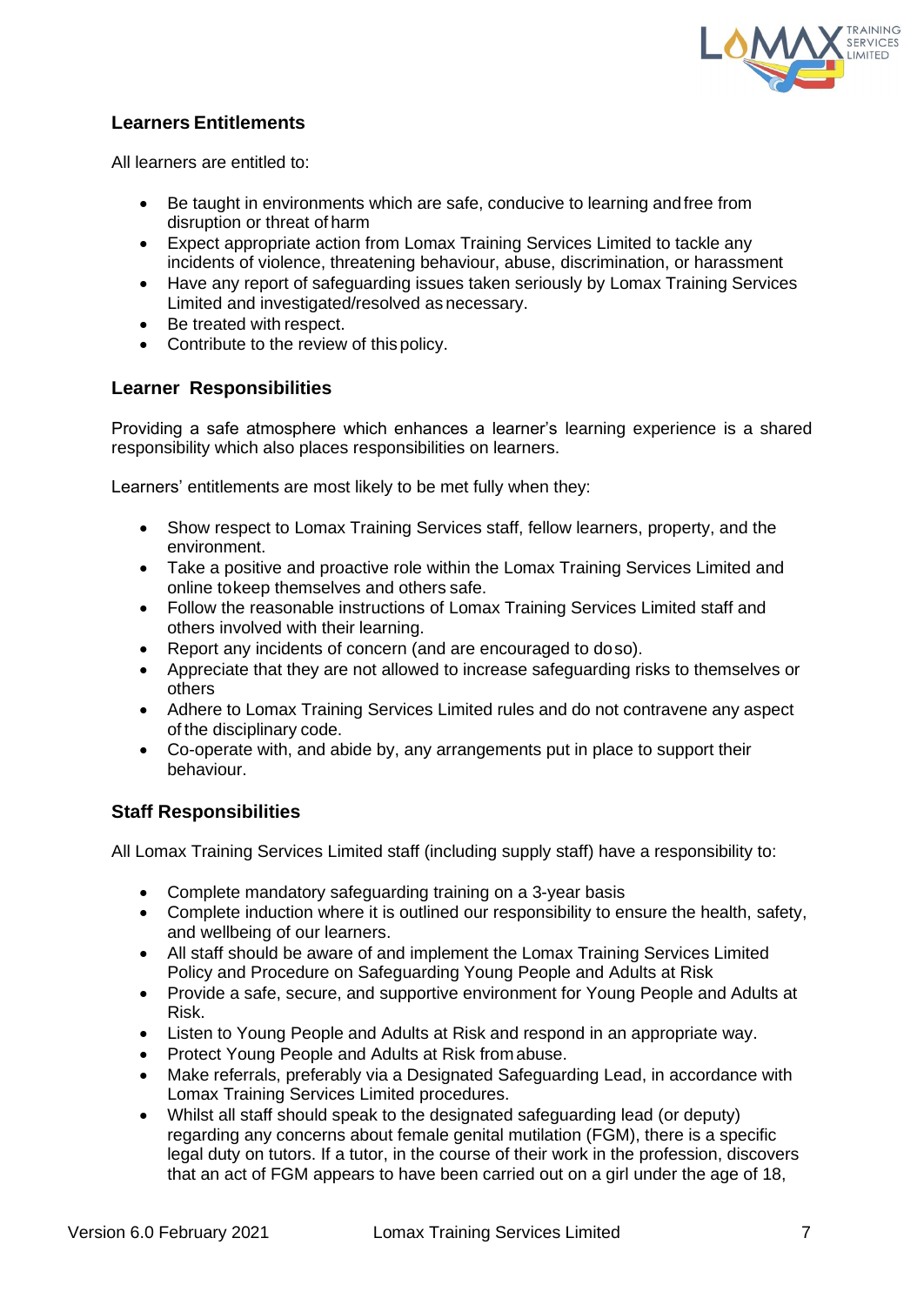

the tutor must report this to the police.

- Recognise that, if at any time there is a risk of immediate serious harm to a person, a referral should be made to First Contact immediately. Anybody can make a referral. If the person's situation does not appear to be improving, the staff member with concerns should press for re- consideration. Concerns should always lead to help for the person at some point.
- Undertake any additional Safeguarding training, appropriate to theirrole.

#### **Management Responsibilities**

The Management ensures that:

- There are effective safeguarding policies and procedures that are in line with the local authority procedures and that the policy is made available to learners or parents/carers onrequest.
- Lomax Training Services Limited operates safe recruitment procedures and appropriate checks are carried out on staff and volunteers who work with Young People and Adults at Risk
- A staff behaviour policy (or code of conduct) and social media policy exists and reflects key obligations of staff.
- There are procedures in place to manage safeguarding concerns, or allegations against staff that might indicate they would pose a risk of harm to learners.
- There are 2 Designated Safeguarding Leads (DSLs), including a Senior Manager who takes lead responsibility for dealing with safeguarding issues.
- Designated Safeguarding Leads undertake appropriate training.
- Colin Arkley and Tracey Butler and other staff who work with Young People and Adults at Risk undertake appropriate safeguarding training at least every 3 years.
- Lomax Training Services Limited undertakes an annual review of the Safeguarding Young People and Adults at Risk Policy and Procedures. It amends as soon as practicable any risk in arrangements as these are brought to itsattention.
- The managing director takes responsibility for liaising with the local authority and/or partner agencies in the event of an allegation of abuse being made against Colin Arkley or Tracey Butler.

#### **The Managing Director ensures that:**

- The policies and procedures adopted by the Lomax Training Services Limited are implemented and followed by staff.
- Sufficient resources and time are allocated to the Designated Safeguarding Lead to discharge their responsibilities:
- All staff feel able to raise concerns about poor or unsafe practice with regards to Young People and Adults at Risk and that such concerns are addressed sensitively and effectively.
- Cases are reported to the Secretary of State if a person ceases to work in education and there are grounds for believing that s(he) may be unsuitable to work with Young People and Adults at Risk.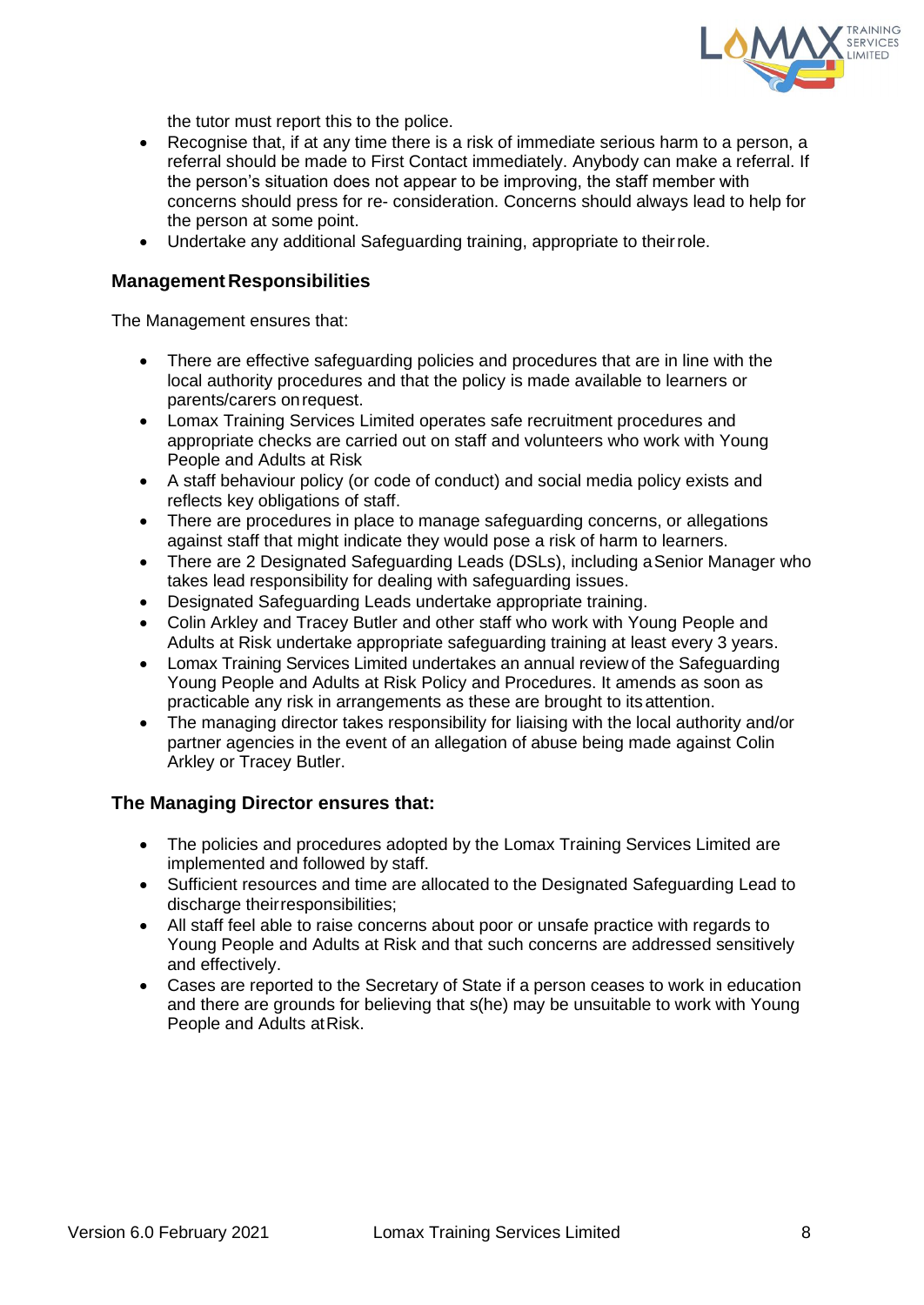

# **Lomax Training Services Managers**

Embrace a whole Lomax Training Services Limited approach to promoting and safeguarding the welfare of young people and adults atrisk.

Consider how learners may be taught about safeguarding through teaching and learning opportunities, as part of providing a broad and balanced curriculum, including covering relevant issues through physical and mental health.

- Ensure staff are aware of the policy and procedures and that they receive appropriate training and support to undertake their roles effectively
- Ensure that all learners are taught in environments which are safe, conducive to learning and free from disruption or threat ofharm.
- Ensure this policy and its associated procedure are implemented within their areas.

## **Designated Safeguarding Lead**

The Managing Director designates an appropriate senior member of staff to take lead responsibility for young people and adults at risk. This person is currently the Quality Manager and has both the status and authority within Lomax Training Services Limited to carry out the duties of the post including committing resources and, where appropriate, supporting and directing other staff. When required, he has the responsibilityfor:

- The referral of cases of suspected abuse or allegations of abuse tothe relevant investigating agencies, contributing to assessment /case conferences as appropriate.
- Acting as a source of support and expertise within Lomax Training Services Limited when deciding whether to make a referral and liaising with relevant agencies
- Liaising with the Managing Director, James Lomax, to inform him/her of any issues and on-going investigations and ensure there is always cover for this role
- Undertaking child protection and inter-agency training, including refresher training every two years, to ensure roles and responsibilities are carried out effectively
- Ensuring staff who work with Young People and Adults at Risk have information on the Safeguarding Young People and Adults at Risk Policy and its associated Procedure and they participate in appropriate induction and training
- Maintaining accurate, secure records of referrals orconcerns
- Working with the management team to ensure that the Safeguarding Young People and Adults at Risk Policy and its associated Procedure are updated and that arrangements are reviewedannually
- Identifying appropriate methods to inform learners, parents and carers of Lomax Training Services Limited safeguarding and partnershiparrangements
- Forwarding relevant information when Young People and Adults atRisk who are subject to a Child Protection Plan move to another educational establishment.

## **Standards by which the Success of this Policy canbe Evaluated**

- Learner voice feedback received from surveys, focus groups, forums and during tutorials.
- Formal reflection of, and reporting on, operating safeguarding procedures through the recording, monitoring, and analyses of Safeguarding Concern forms submitted.
- Self-Assessment and External Review.
- Staff responses to training and employing appropriate strategies.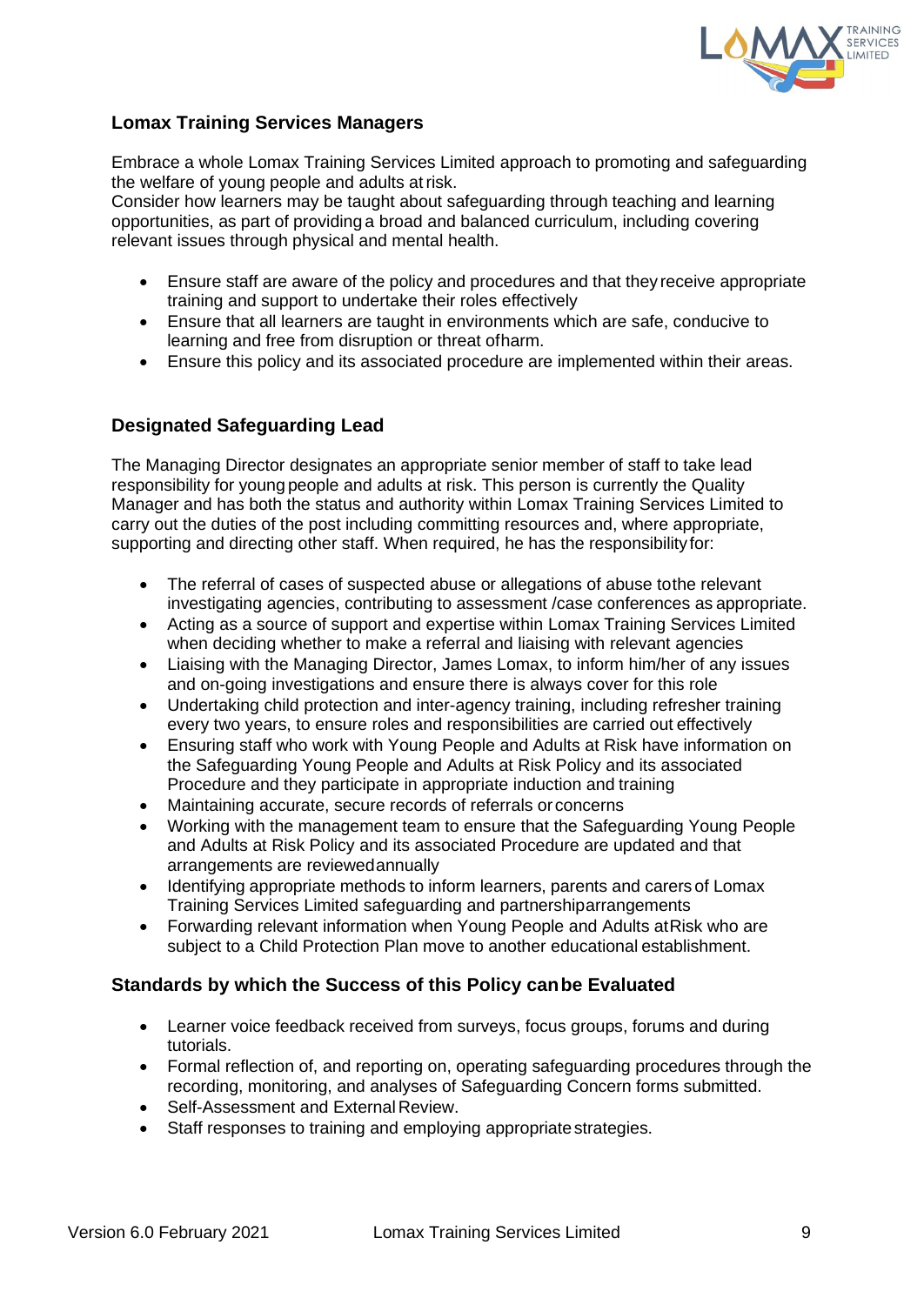

# **Responsibility for Implementing thisPolicy**

- The Senior managers have overall responsibility for the implementation of this policy and its associated procedure across Lomax Training Services Limited.
- Managers are responsible for overseeing the operation of this policy.
- The tutor's staff are responsible for meeting learner Entitlements.

### **Associated Policies, Procedures, Legislation and Guidance**

Promoting and Safeguarding the Welfare of Young People and Adults at Risk includes:

- Ensuring the safe recruitment of staff (Recruitment and Selection Procedure, Disclosure and Barring Service Utilisation Policy)
- Having effective arrangements in place to promote and maintain a safe learning environment. (Prevention of Bullying Policy, Health & Safety Policy Manual, Prevention of Harassment, Bullying and Victimisation in the Workplace Policy, Prevention and Management of Substance Misuse Policy, Disciplinary Procedure, Equality & Diversity Policy, PREVENT Strategy). This list is not exhaustive and new policies will be developed to discharge the duties relating to this Policy
- Taking all measures to ensure that learners are suitably protected from the risks associated with radicalisation and extremism

This policy and procedure are underpinned and shaped by the relevant legislation and guidance

#### **Review of this Policy**

All policies will be subject to a review either because of the changing landscape, against which the policy was originally drafted, or in keeping with good governance.

The effectiveness of this policy will be monitored annually and reviewed every five years considering experience and best practice. This mechanism recognises that changes to legislation may prompt a review of the policy before the one year stipulated

**Signed** 

E Lemas

James Lomax Managing Director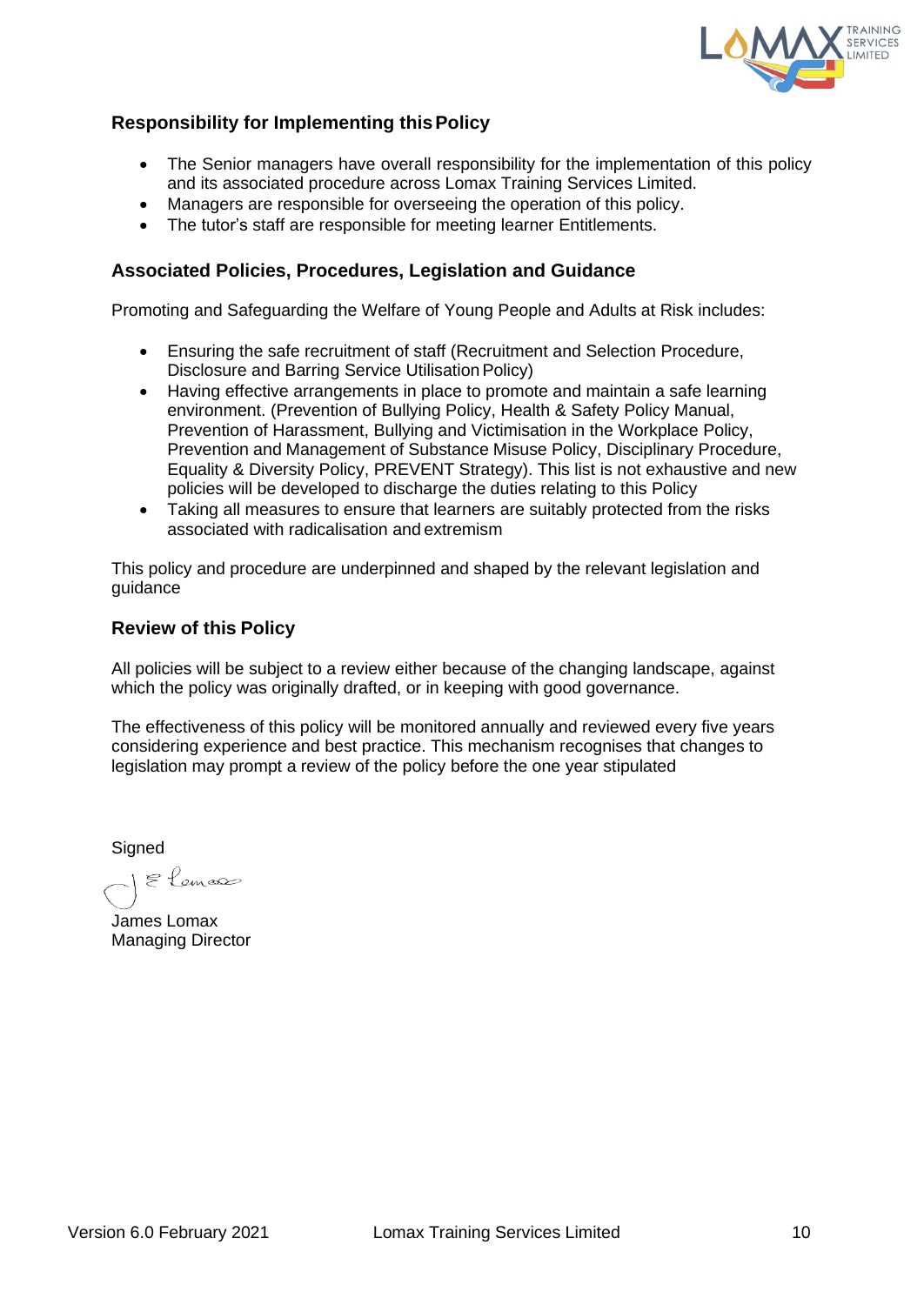

# **Appendix A - Key Definitions**

#### **(Definitions as stated by Keeping Children Safe in Education September 2020 – Part 1)**

#### **Young people and adults at risk in need of protection**

Some Young People are in need because they are suffering or likely to suffer 'significant harm'. Where local authorities believe a young person is suffering, or likely to suffer, significant harm, they have a duty to make enquiries to decide whether they should take action to safeguard or promote the welfare of a young person.

#### **Young People and Adults at Risk in Need**

Young people and adults at risk who are defined as being 'in need' under Section 17 of the Children Act 1989, are those whose vulnerability is such that they are unlikely to reach or maintain a satisfactory level of health or development, or their health and development will be significantly impaired, without the provision of service(s). A child with a disability is a child in need.

#### **Young people and adults at risk learners missing from education**

All staff should be aware that young people and adults at risk going missing, particularly repeatedly, can act as a vital warning sign of a range of safeguarding possibilities.

This may include abuse and neglect, which may include sexual abuse or exploitation and can also be a sign of child criminal exploitation including involvement in county lines.

It may indicate mental health problems, risk of substance abuse, risk of travelling to conflict zones, risk of female genital mutilation or risk of forced marriage.

Early intervention is necessary to identify the existence of any underlying safeguarding risk and to help prevent the risks of a child going missing in future. Staff should be aware of their organisation's unauthorised absence and young people and adults at risk missing from education procedures.

#### **Young people or adults at risk with family members in prison**

It is not uncommon for young people and adults and at-risk learners to have a parent sent to prison each year. These families are at more risk of poor outcomes including poverty, stigma, isolation, and poor mental health.

NICCO provides information designed to support professionals working with offenders and their young people and adults at risk students, to help mitigate negative consequences for those young people and adults at risk students.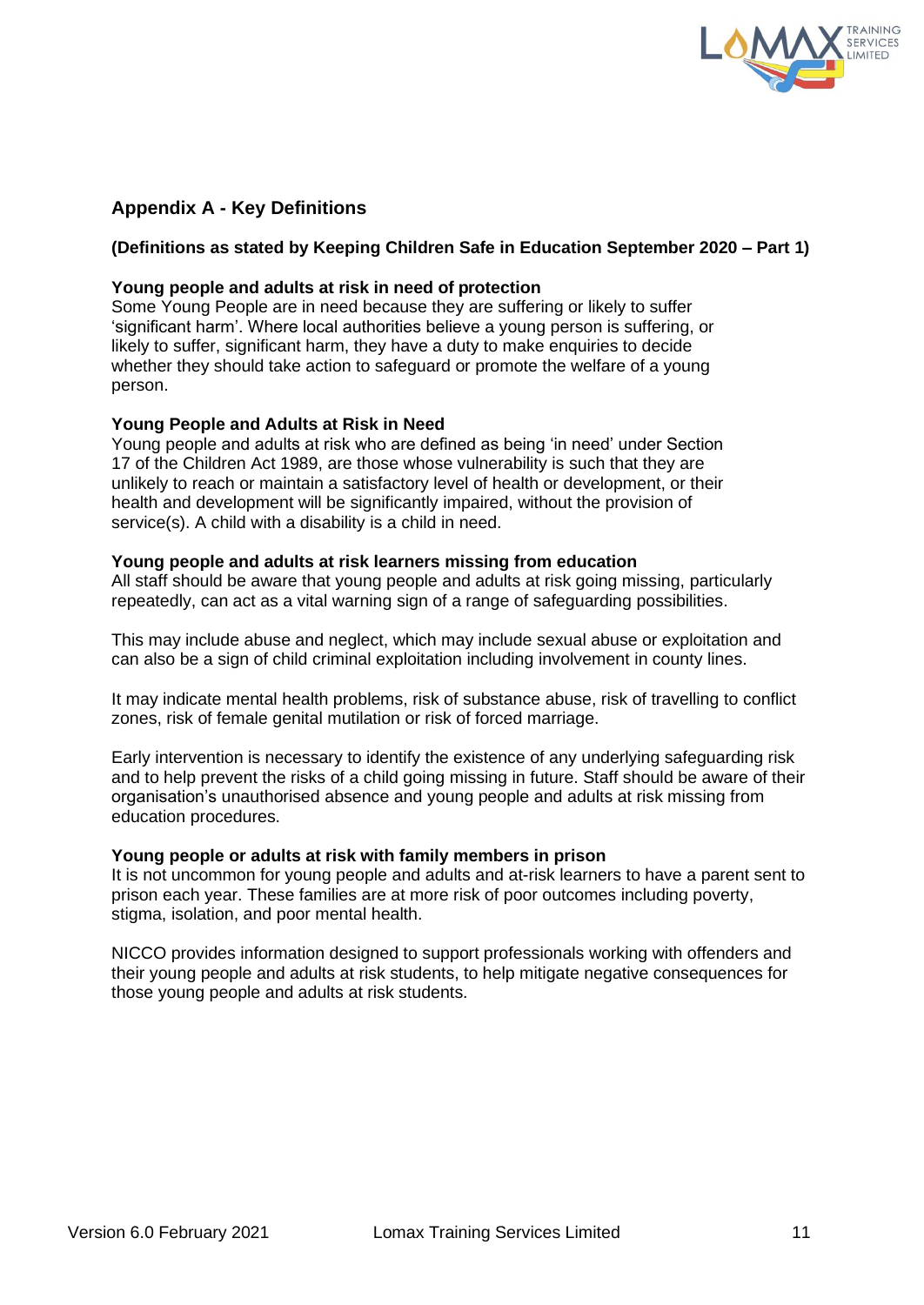

# **Child Criminal Exploitation (CCE)**

Although the term refers to CCE this incorporates young people and adults at risk students and can be described where an individual or group takes advantage of an imbalance of power to coerce, control, manipulate or deceive a child into any criminal activity (a) in exchange for something the victim needs or wants, and/or (b) for the financial or other advantage of the perpetrator or facilitator and/or (c) through violence or the threat of violence.

Some of the following can be indicators of CCE:

- Young people and adults at risk students who appear with unexplained gifts or new possessions
- Young people and adults at risk students who associate with other young people involved in exploitation
- Young people and adults at risk students who suffer from changes in emotional wellbeing
- Young people and adults at risk students who misuse drugs and alcohol
- Young people and adults at risk students who go missing for periods of time or regularly come home late
- Young people and adults at risk students who regularly miss school or education or do not take part in education.

## **Modern Day Slavery and Human Trafficking**

These crimes include holding a person in a position of slavery, servitude, forced or compulsory labour, or facilitating their travel with the intention of exploiting them soon after.

Although human trafficking often involves an international cross-border element, it is also possible to be a victim of modern-day slavery within your own country. It is possible to be a victim even if consent has been given to be moved.

Children cannot give consent to being exploited therefore the element of coercion or deception does not need to be present to prove an offence.

#### **Child Sexual Exploitation (CSE)**

CSE occurs where an individual or group takes advantage of an imbalance of power to coerce, manipulate or deceive a young or adults at risk person into sexual activity (a) in exchange for something the victim needs or wants, and/or (b) for the financial advantage or increased status of the perpetrator or facilitator.

The victim may have been sexually exploited even if the sexual activity appears consensual.

CSE does not always involve physical contact; it can also occur using technology. CSE can affect any child or young person (male or female) under the age of 18 years, including 16 and 17-year-olds who can legally consent to have sex.

It can include both contact (penetrative and non-penetrative acts) and non-contact sexual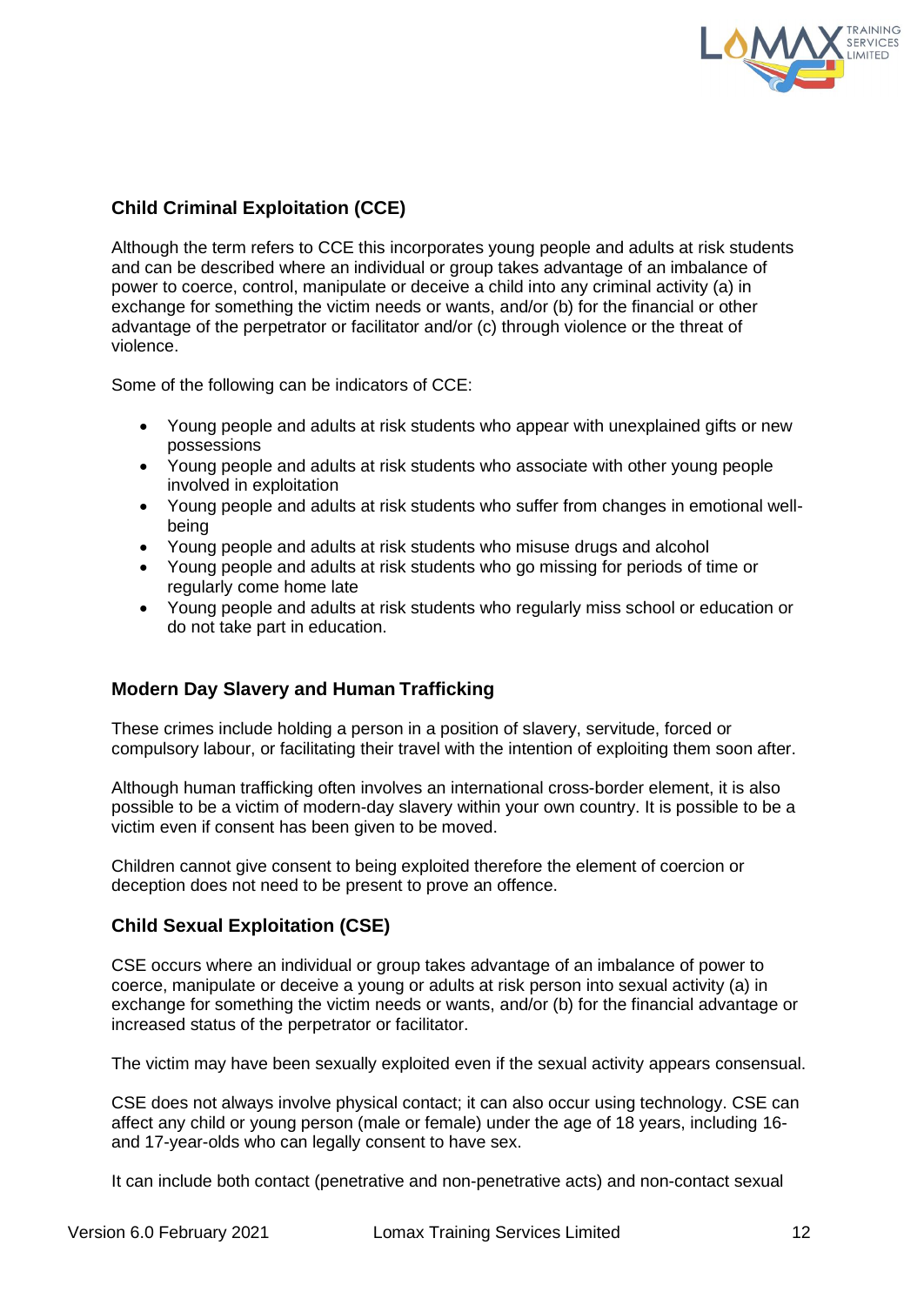

activity and may occur without the child or young person's immediate knowledge (e.g., through others copying videos or images they have created and posted on social media).

The above CCE indicators can also be indicators of CSE, as can:

- Young people and adults at risk students who have older boyfriends or girlfriends; and
- Young people and adults at risk students who suffer from sexually transmitted infections or become pregnant.

Technology can also play a part in sexual abuse, for example, through its use to record abuse and share it with other like-minded individuals or as a medium to access children and young people to groom them. A common factor in all cases is the lack of free economic or moral choice.

#### **Sexting or Youth Produced Imagery**

Sexting or Youth Produced Imagery is sending and/or receiving sexually explicit messages or images primarily between mobile telephones.

Sexting or Youth Produced Imagery can include sexual dialogue (chat) or requests for pictures/images of a sexual nature and can be illegal.

The question of legality depends on what the image is or what the chat involves and who it is sent between. However, it is a crime to possess, take, make, distribute, or show anyone an indecent or abusive image of a child or young person under 18 years of age. Also, while the age of consent is 16, the relevant age in relation to indecent images is 18.

#### **County lines**

County lines is a term used to describe gangs and organised criminal networks involved in exporting illegal drugs (primarily crack cocaine and heroin) into one or more importing areas [within the UK], using dedicated mobile phone lines or other form of "deal line".

Exploitation is an integral part of the county lines offending model with young people and adults at risk students and adults at risk adults exploited to move [and store] drugs and money. Offenders will often use coercion, intimidation, violence (including sexual violence) and weapons to ensure compliance of victims.

Young people and adults at risk students can be targeted and recruited into county lines in several locations including schools, further and higher educational institutions, pupil referral units, special educational needs schools, children's homes and care homes.

Young people and adults at risk students are often recruited to move drugs and money between locations and are known to be exposed to techniques such as 'plugging', where drugs are concealed internally to avoid detection.

Young people and adults at risk students can easily become trapped by this type of exploitation as county lines gangs create drug debts and can threaten serious violence and kidnap towards victims (and their families) if they attempt to leave the county lines network.

One of the ways of identifying potential involvement in county lines are missing episodes (both from home and school), when the victim may have been trafficked for the purpose of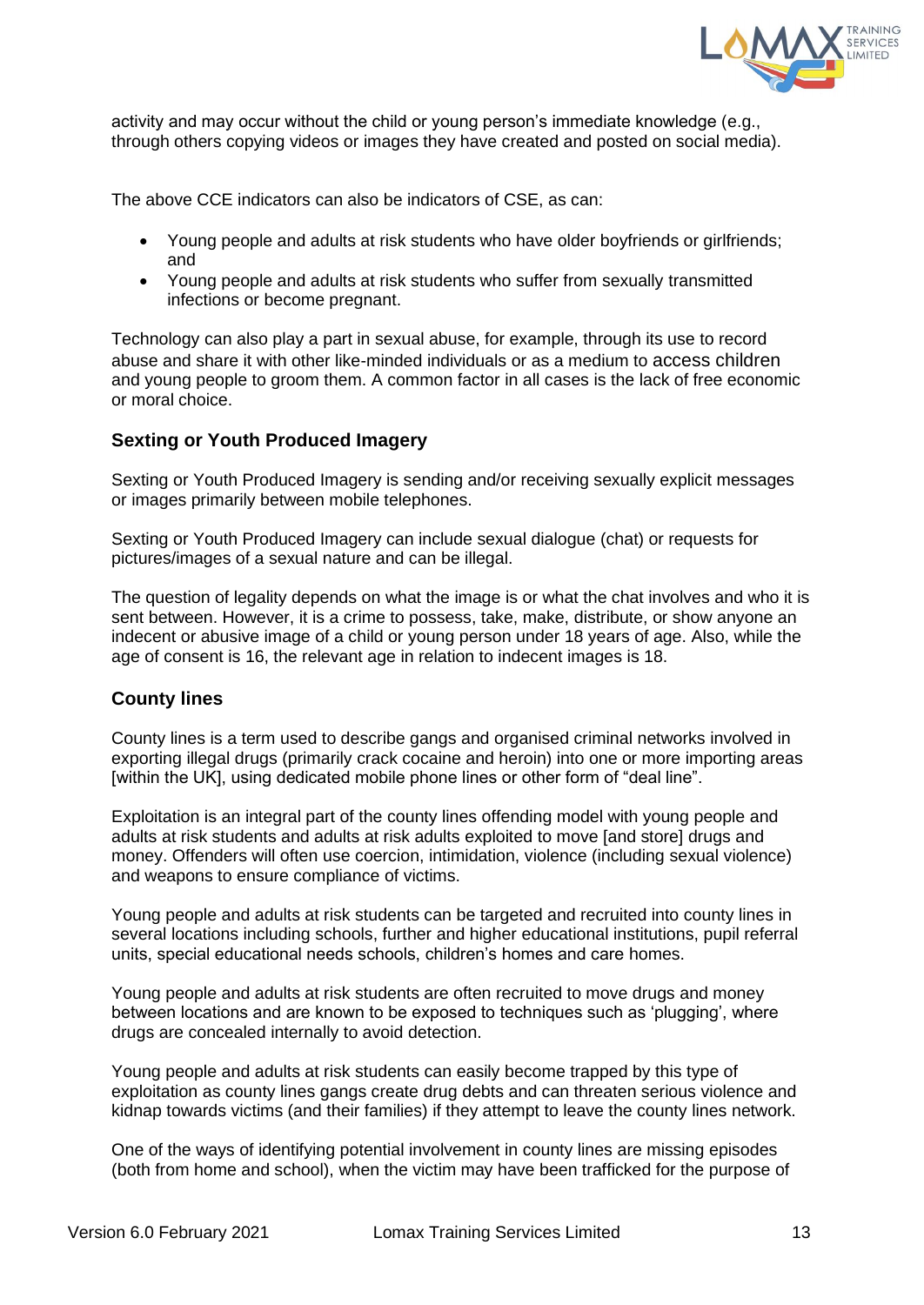

transporting drugs and a referral to the National Referral Mechanism should be considered.

#### **Types of Abuse and how to recognise them**

#### **Physical Abuse**

Physical abuse is the physical ill treatment of a person which may or may not cause physical injury. It may involve hitting, shaking, throwing, poisoning, burning, or scalding, drowning, suffocating, or otherwise causing physical harm to a person.

Physical harm may also be caused when a parent or carer fabricates the symptoms of, or deliberately induces, illness in a child. It can also occur when a person is not provided with adequate care and support, causing him/her unjustifiable physical discomfort.

This can include inappropriate use of restraint or sanctions, withholding of food, drink or necessary aids to mobility or independence.

#### **Possible Behaviour:**

- Explanation inconsistent with injury
- Refusal to discuss injuries
- Fear of going home or parents being contacted
- Arms and legs kept covered in hot weather or fear ofundressing
- Aggressive bullying behaviour
- Frozen watchfulness/cowering/flinching at sudden movements
- Withdrawal from physical contact
- Fear of medical help
- Admission of excessive punishment
- Running away
- Self-destructive tendencies.

#### **Sexual Abuse**

Sexual abuse includes acts which involve physical contact; it may also include those acts which do not. Non-contact sexual abuse may include voyeurism, (coerced into being photographed or videotaped), being subjected to indecent exposure, serious sexual harassment, and innuendo.

It could also include showing sexual material to a person who does not consent to, or have the capacity to consent to, watching such material.

Sexual abuse involves forcing or enticing a person to take part in sexual activities, not necessarily involving a high level of violence, whether the person is aware of what is happening.

The activities may involve physical contact, including assault by penetration (for example, rape or oral sex) or non- penetrative acts such as masturbation, kissing, rubbing, and touching outside of clothing. They may also include encouraging children to behave in sexually inappropriate ways or grooming a child in preparation for abuse (including via the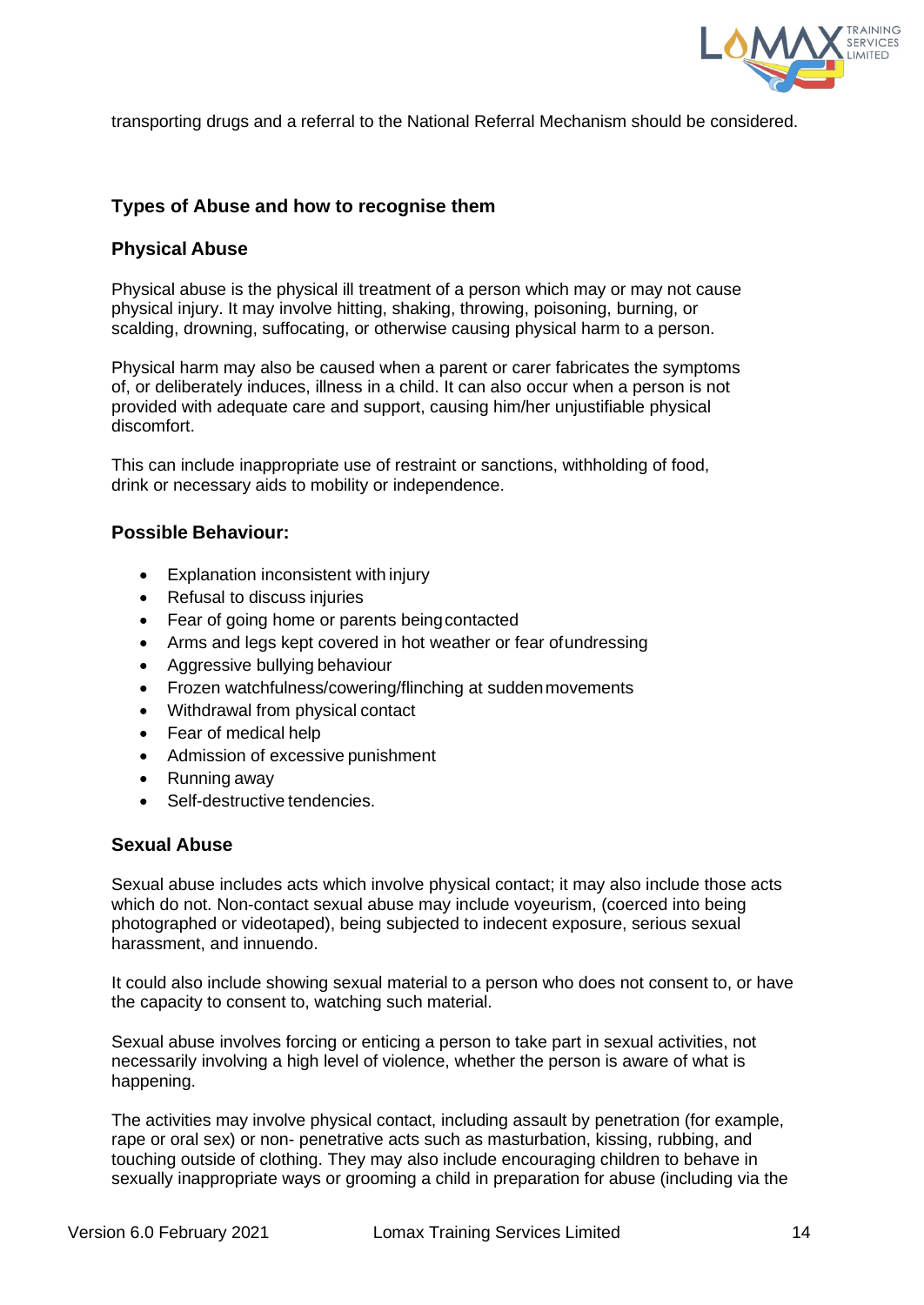

internet).

Sexual abuse is not solely perpetrated by adult males. Women can also commit acts of sexual abuse, as can other children.

Sexual abuse can include an isolated incident of assault, or sexual acts within an on-going relationship where the person is unable to give consent, either because of impaired capacity or because the power imbalance in the relationship is too great for the consent to be considered important by the perpetrator.

#### **Possible Behaviour:**

- Overly compliant behaviour
- Behaves in a sexually inappropriate way in relation to theirage
- Withdrawn and unhappy, insecure, and'clingy'
- Plays out sexual acts in too knowledgeable a way for theirage
- Regresses to behavioural pattern of much youngerchildren
- Say of themselves that they are bad orwicked
- Arriving early at organisations and leaving late with few, if any, absences
- $\bullet$  Excessive masturbation exposing themselves
- Drawings of sexually explicit nature
- Attempts to sexually abuse another child
- Recurring nightmares and/or fear of the dark
- Had a 'friend who has a problem' and then talks about the abuse of 'a friend'

#### **Emotional Abuse**

This is the persistent emotional maltreatment of a person such as to cause severe and persistent adverse effects on his/her emotional development. It may involve conveying that (s)he is worthless or unloved, inadequate, or valued only insofar as (s)he meets the needs of another person.

It may include not giving the person opportunities to express her/his views, deliberately silencing her/him, or deriding what (s)he says or how (s)he communicates.

It may feature age or developmentally inappropriate expectations being imposed on children. These may include interactions that are beyond a child's developmental capability, as well as overprotection and limitation of exploration and learning, or preventing the child participating in normal social interaction.

It may involve seeing or hearing the ill-treatment of another. It may involve serious bullying (including cyber bullying), causing children frequently to feel frightened or in danger, or the exploitation or corruption of children. Some level of emotional abuse is involved in all types of maltreatment of a child, though it may occur alone.

It may include a calm but destructive attitude towards an adult, intimidation, threats of harm or abandonment, indifference, isolation or withdrawal from services/support, humiliation, blaming, controlling, coercion, harassment, verbal abuse, emotional blackmail, the denial of basic human rights, denial of sexuality and the treatment of adults as children.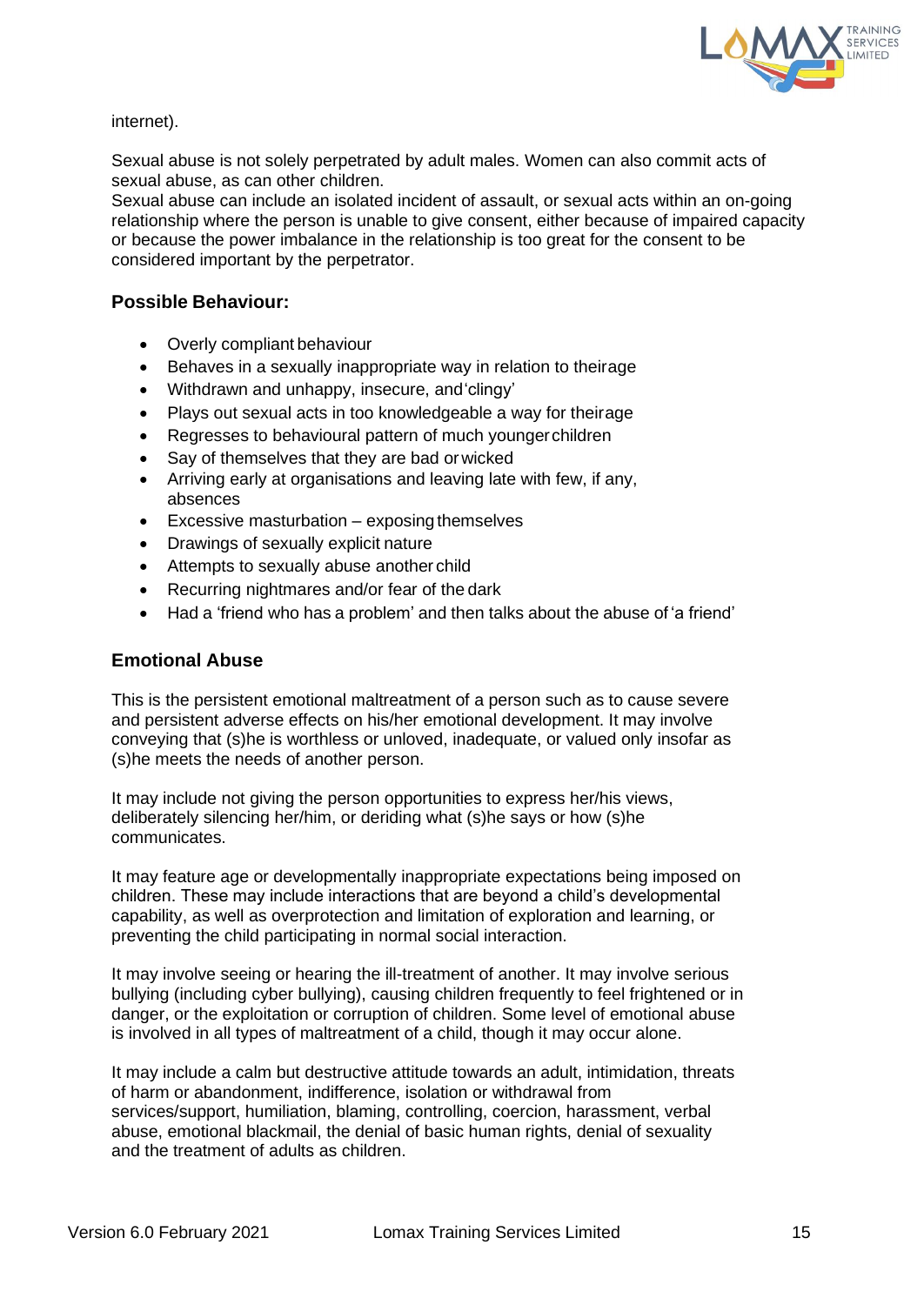

#### **Possible Behaviour:**

- Over reaction to mistakes
- Obsessive behaviour (e.g., rocking, twisting hair, sucking thumb)
- Withdrawal from relationships with other children
- Fear of parents being contacted
- Extremes of passivity or aggression
- Attention seeking
- Chronic running away
- Compulsive stealing, scavenging for food orclothes
- Impaired capacity to enjoy life.

#### **Neglect**

Neglect is the persistent failure to meet a person's basic physical and/or psychological needs and a necessary level of care and support, likely to result in the serious impairment of the person's health and/or development. Neglect can be deliberate or unintentional. Neglect can be:

- Medical or physical care needs being ignored to such an extent that a person's health and well-being isimpaired
- Administering too much, too little, or the wrong type of medication
- A failure to allow the person access to appropriate health, social care, or education services
- With holding of the necessities of life, e.g., adequate nutrition, heating, or clothing.
- A failure to intervene in situations assessed to be dangerous to the person or others around them, especially when the person lacks capacity to assess risk.

#### **Possible Behaviour:**

- Chronic running away
- Compulsive stealing
- Scavenging of food and clothes
- Low self-esteem
- Neurotic behaviour (e.g., rocking, thumb sucking, hairtwisting)
- Inability to make social relationships
- Tendency to destroy things.

#### **Sexual Harassment**

When referring to sexual harassment we mean 'unwanted conduct of a sexual nature' that can occur online and offline. Whilst not intended to be an exhaustive list, sexual harassment can include: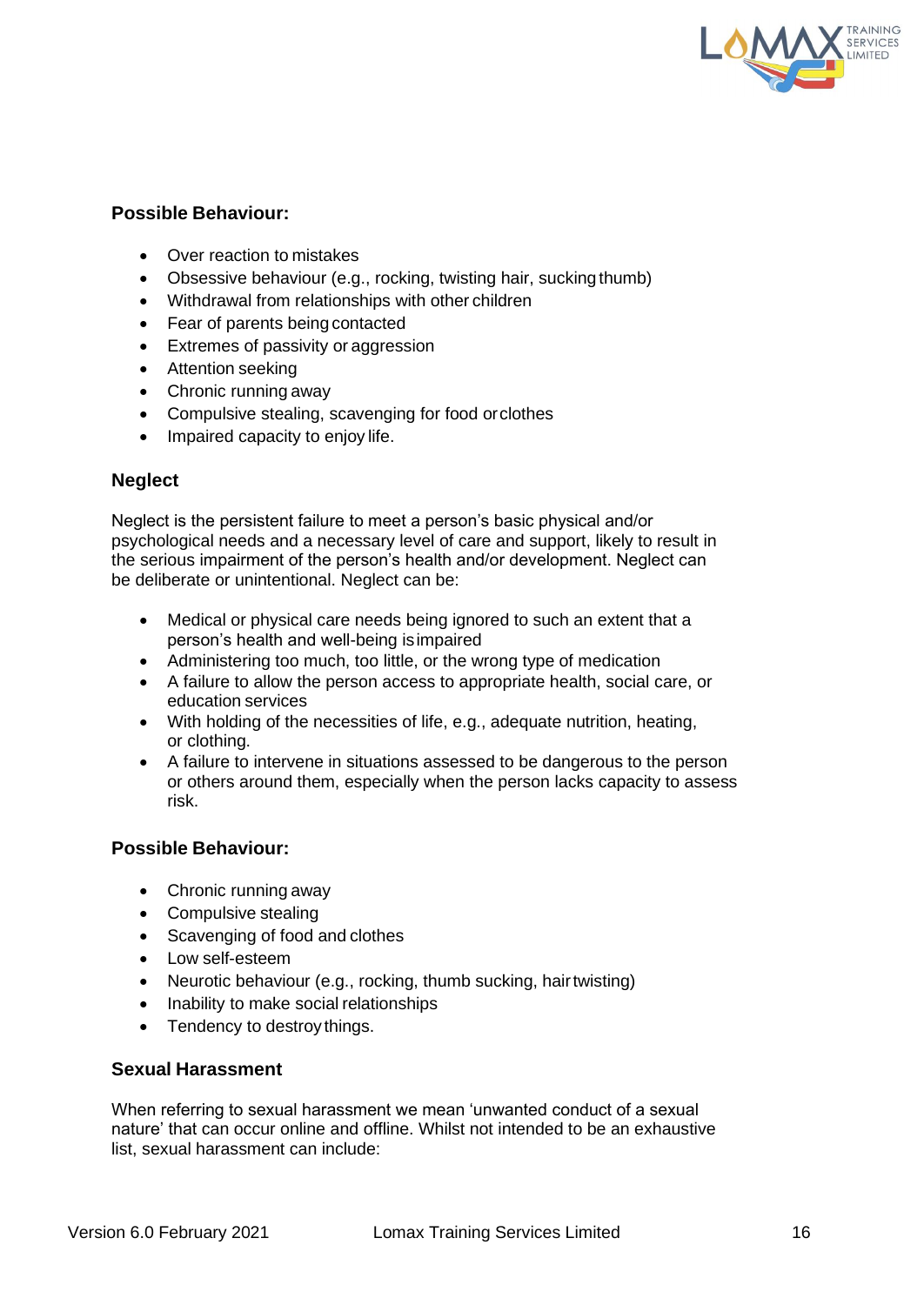

- Sexual comments, such as: telling sexual stories, making lewd comments, making sexual remarks about clothes and appearance, and calling someone sexualised names
- Sexual "jokes" or taunting
- Physical behaviour, such as: deliberating brushing against someone, interfering with someone's clothes (organisations should be considering when any of this crosses a line into sexual violence - it is important to talk to and consider the experience of the victim) and displaying pictures, photos, or drawings of a sexual nature; and
- Online sexual harassment, which might include non-consensual sharing of sexual images and videos and sharing sexual images and videos (both often referred to as sexting); inappropriate sexual comments on social media; exploitation; coercion and threats. Online sexual harassment may be standalone, or part of a wider pattern of sexual harassment and/or sexual violence.

It is important to consider sexual harassment in broad terms. Sexual harassment (as set out above) creates an atmosphere that, if not challenged, can normalise inappropriate behaviours and provide an environment that may lead to sexual violence.

#### **Financial and Material Abuse**

Financial and material abuse involves an individual's funds, resources or possessions being taken or inappropriately used by a third party.

With Adults at Risk, this may include theft, fraud, or extortion through threat, exploitation, misuse or misappropriation of property or possessions by someone trusted to handle the adult's finances, preventing the adult's access to his/her funds.

Risks of financial abuse may increase if (s)he lacks capacity or numeracy skills, lives alone and is regarded as "vulnerable" within the local community, and where there is a dependence on other people with the management of finances.

#### **Domestic abuse**

The cross-government definition of domestic violence and abuse as any incident or pattern of incidents of controlling, coercive, threatening behaviour, violence, or abuse between those aged 16 or over who are, or have been, intimate partners or family members regardless of gender or sexuality. The abuse can encompass but is not limited to:

- Psychological
- Physical
- Sexual
- Financial
- Emotional

All young people and adults at risk students can witness and be adversely affected by domestic abuse in the context of their home life where domestic abuse occurs between family members.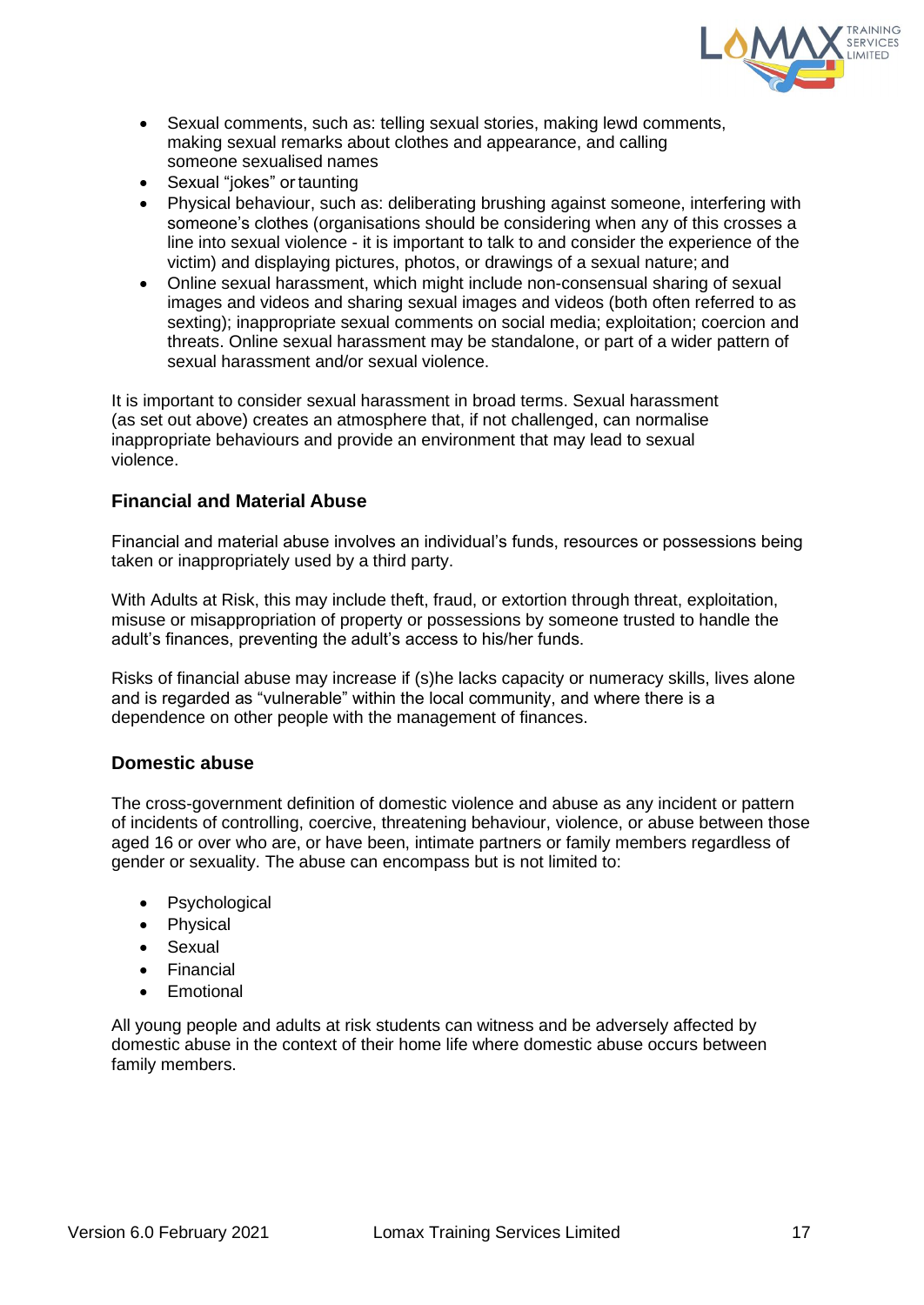

# **Mental Health**

Mental health problems can, in some cases, be an indicator that a child has suffered or is at risk of suffering abuse, neglect or exploitation.

Staff should note that only appropriately trained professionals should attempt to make a diagnosis of a mental health problem. Staff, however, are well placed to observe children, young people, and adults day-to-day and identify those whose behaviour suggests that they may be experiencing a mental health problem or be at risk of developing one.

If staff have a mental health concern about a child that is also a safeguarding concern, immediate action should be taken, following their child protection policy and speaking to the designated safeguarding lead or a deputy.

## **Upskirting**

The Voyeurism (Offences) Act, which is commonly known as the Upskirting Act, came into force on 12 April 2019. 'Upskirting' is where someone takes a picture under a person's clothing (not necessarily a skirt) without their permission and or knowledge, with the intention of viewing their genitals or buttocks (with or without underwear) to obtain sexual gratification, or cause the victim humiliation, distress, or alarm. It is a criminal offence. Anyone of any gender, can be a victim.

#### **Homelessness**

Being homeless or being at risk of becoming homeless presents a real risk to a child's welfare. The designated safeguarding lead (and any deputies) should be aware of contact details and referral routes into the Local Housing Authority so they can raise/progress concerns at the earliest opportunity. Indicators that a family may be at risk of homelessness include household debt, rent arrears, domestic abuse, and anti-social behaviour, as well as the family being asked to leave a property.

Whilst referrals and/or discussion with the Local Housing Authority should be progressed as appropriate, and in accordance with local procedures, this does not, and should not, replace a referral into care where there is harm or is at risk of harm.

**Honour-based** abuse (including Female Genital Mutilation (FGM) and Forced Marriage (FM))

Honour-based' abuse (HBA) encompasses incidents or crimes which have been committed to protect or defend the honour of the family and/or the community, including female genital mutilation (FGM), forced marriage, and practices such as breast ironing.

Abuse committed in the context of preserving "honour" often involves a wider network of family or community pressure and can include multiple perpetrators. It is important to be aware of this dynamic and additional risk factors when deciding what form of safeguarding action to take.

All forms of HBA are abuse (regardless of the motivation) and should be handled and escalated as such. Professionals in all agencies, and individuals and groups in relevant communities, need to be alert to the possibility of a child being at risk of HBA, or already having suffered HBA.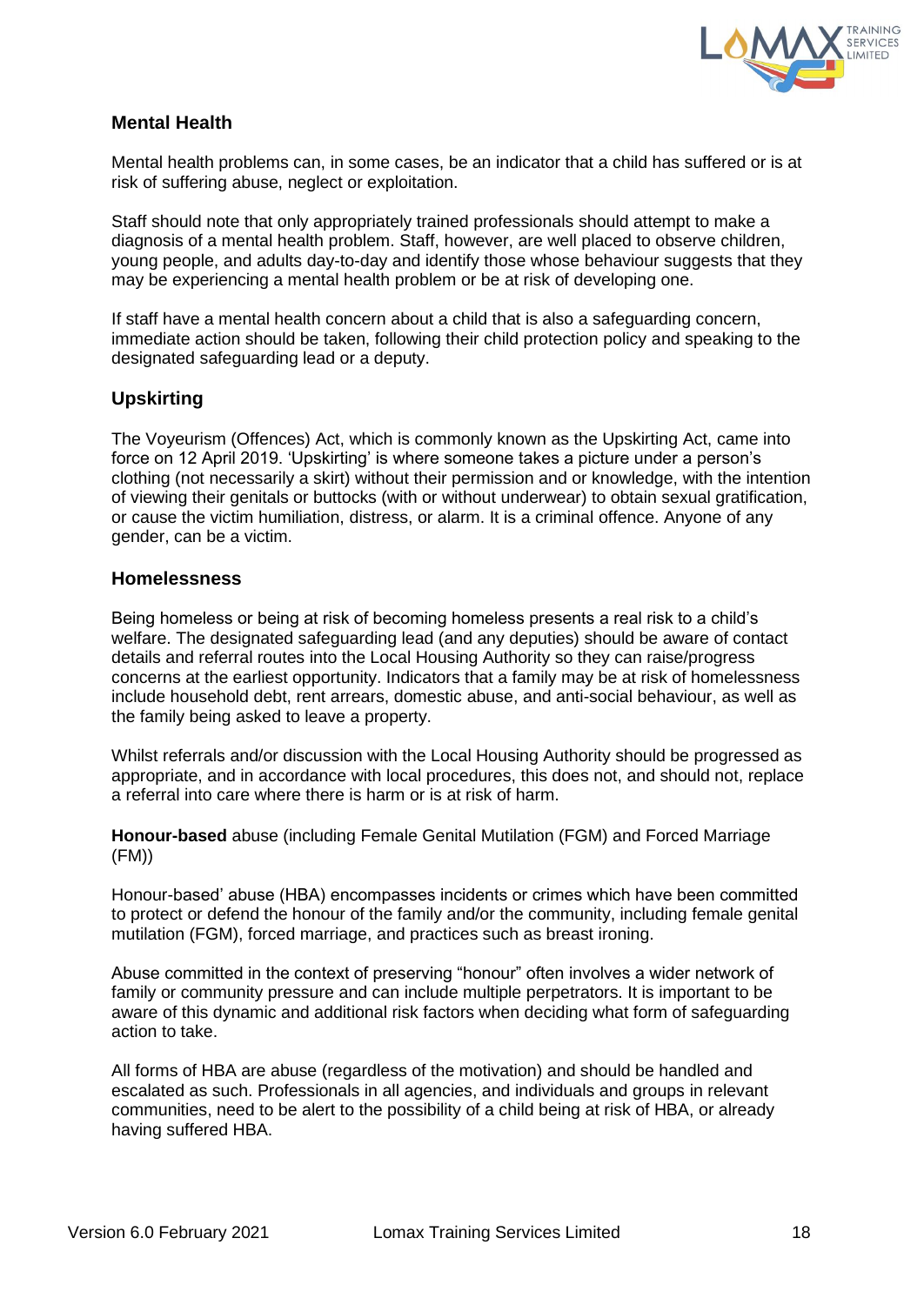

# **FGM**

Comprises all procedures involving partial or total removal of the external female genitalia or other injury to the female genital organs. It is illegal in the UK and a form of child abuse with long-lasting harmful consequences. **FGM mandatory reporting duty for teachers Section 5B of the Female Genital Mutilation Act 2003 (as inserted by section 74 of the Serious Crime Act 2015) places a statutory duty upon teachers along with regulated health and social care professionals in England and Wales, to report to the police where they discover (either through disclosure by the victim or visual evidence) that FGM appears to have been carried out on a girl under 18**.

#### **Forced marriage**

Forcing a person into a marriage is a crime in England and Wales. A forced marriage is one entered without the full and free consent of one or both parties and where violence, threats or any other form of coercion is used to cause a person to enter a marriage.

Threats can be physical or emotional and psychological. A lack of full and free consent can be where a person does not consent or where they cannot consent (if they have learning disabilities, for example). Nevertheless, some perpetrators use perceived cultural practices to coerce a person into marriage.

Providers and organisations can play an important role in safeguarding young people and adults at risk students from forced marriage.

#### **Preventing radicalisation**

Young and adults at risk people are more likely to be exposed to extremist ideology and radicalisation. Like protecting from other forms of harms and abuse, protecting young and adults at risk people from this risk should be a part of a organisations' safeguarding approach.

Extremism - is the vocal or active opposition to our fundamental values, including democracy, the rule of law, individual liberty and the mutual respect and tolerance of different faiths and beliefs.

Radicalisation - refers to the process by which a person comes to support terrorism and extremist ideologies associated with terrorist groups.

Terrorism is an action that endangers or causes serious violence to a person/people; causes serious damage to property; or seriously interferes or disrupts an electronic system.

The use or threat must be designed to influence the government or to intimidate the public and is made for the purpose of advancing a political, religious, or ideological cause.

There is no single way of identifying whether a child is likely to be susceptible to an extremist ideology. Background factors combined with specific influences such as family and friends may contribute to a child's vulnerability. Similarly, radicalisation can occur through many different methods (such as social media or the internet) and settings (such as within the home).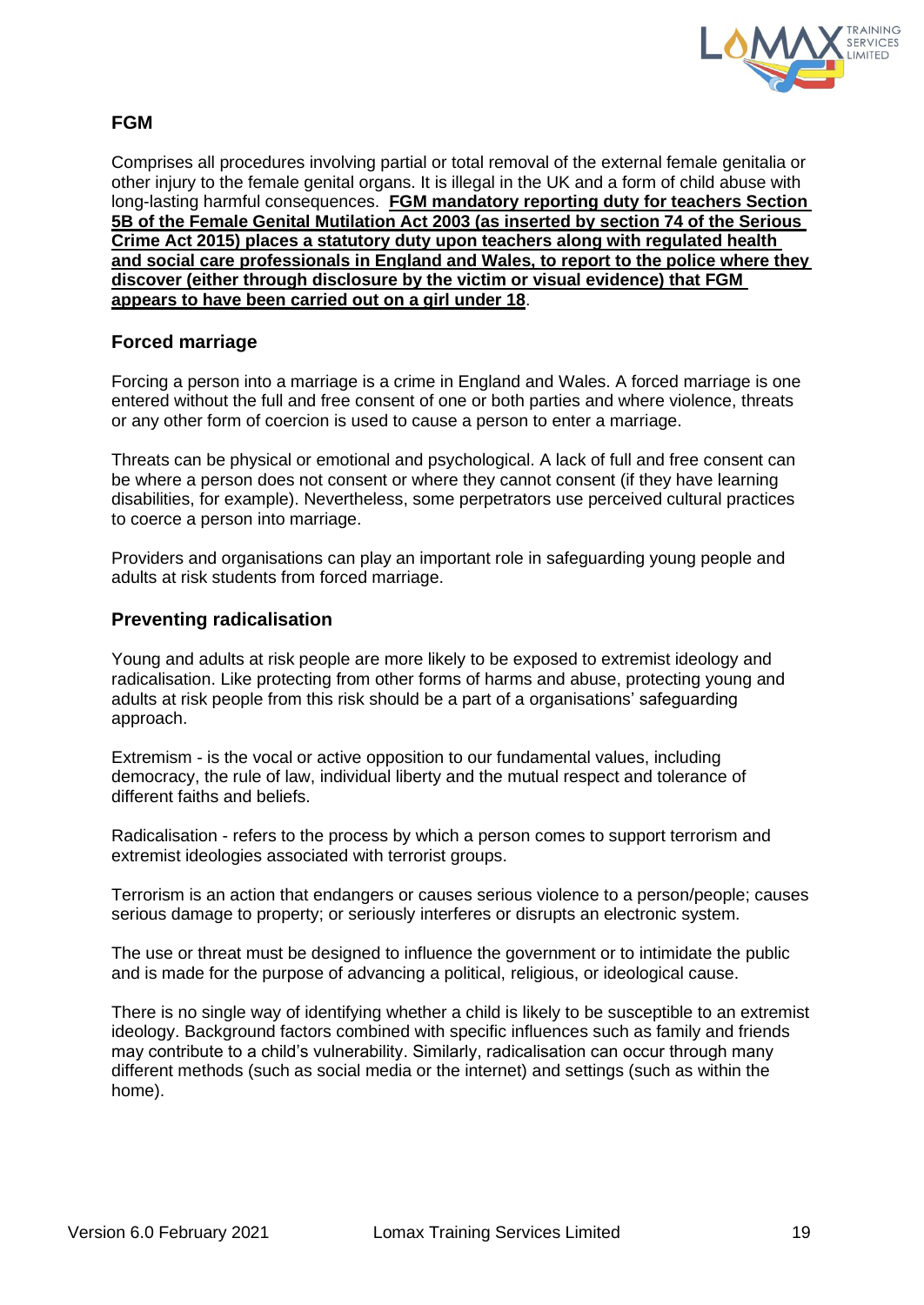

# **The Prevent duty**

All schools and organisations are subject to a duty under section 26 of the Counter Terrorism and Security Act 2015 (the CTSA 2015), in the exercise of their functions, to have "due regard 21 to the need to prevent people from being drawn into terrorism". This duty is known as the Prevent duty.

## **Channel**

A voluntary, confidential support programme which focuses on providing support at an early stage to people who are identified as being adults at risk to being drawn into terrorism.

Prevent referrals may be passed to a multi-agency Channel panel, which will discuss the individual referred to determine whether they are adults at risk to being drawn into terrorism and consider the appropriate support required.

A representative from the school or organisations may be asked to attend the Channel panel to help with this assessment. An individual's engagement with the programme is entirely voluntary at all stages.

#### **Peer on peer abuse**

Young people and adults at risk can abuse others. This is generally referred to as peer-onpeer abuse and can take many forms. This can include (but is not limited to): abuse within intimate partner relationships; bullying (including cyber bullying); sexual violence and sexual harassment; physical abuse such as hitting, kicking, shaking, biting, hair pulling, or otherwise causing physical harm; sexting and initiation/hazing type violence and rituals.

#### **Sexual violence and sexual harassment between young people and adults at risk students in schools and organisations**

Sexual violence and sexual harassment can occur between two young people and adults at risk students of any age and sex. It can also occur through a group sexually assaulting or sexually harassing a single person or group of.

Sexual violence and sexual harassment exist on a continuum and may overlap, they can occur online and offline (both physical and verbal) and are never acceptable.

It is important that all victims are taken seriously and offered appropriate support. Staff should be aware that some groups are potentially more at risk. Evidence shows young female students', adults at risk students and students with SEND and LGBT are at greater risk.

Staff should be aware of the importance of:

- Making clear that sexual violence and sexual harassment is not acceptable, will never be tolerated and is not an inevitable part of growing up.
- Not tolerating or dismissing sexual violence or sexual harassment as "banter", "part of growing up", "just having a laugh" or "boys being boys".
- Challenging behaviours (potentially criminal in nature), such as grabbing bottoms, breasts, and genitalia, flicking bras, and lifting skirts (up skirting). Dismissing or tolerating such behaviours risks normalising them.